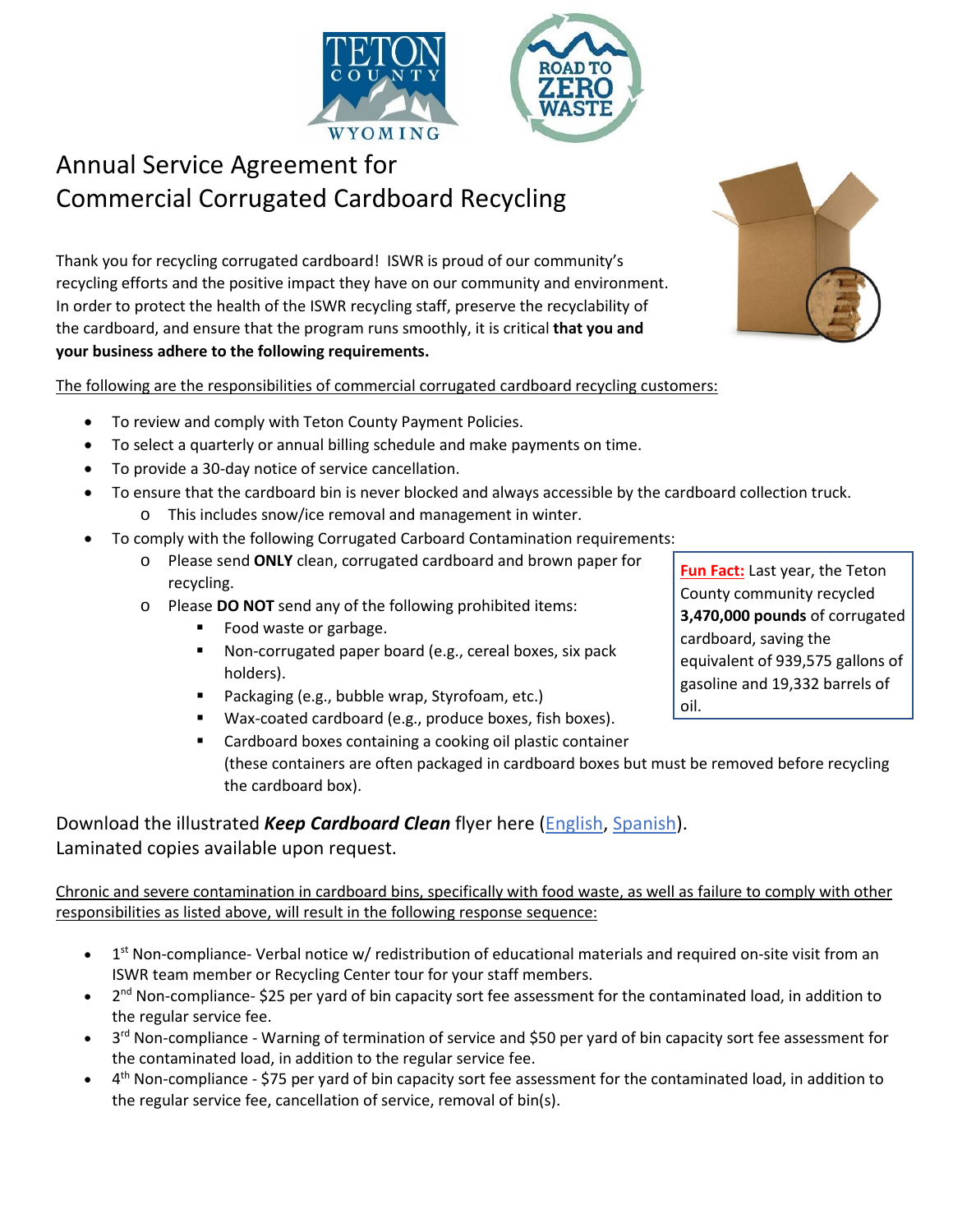

| Cell Phone:                                                                                  |  |  |
|----------------------------------------------------------------------------------------------|--|--|
|                                                                                              |  |  |
| Level of Service: 2-yard 4-yard 6-yard 8-yard 8-yard                                         |  |  |
| Per week (indicate 1x, 2x, 3x): If 2x per week, please indicate preferred days (M, W, or F): |  |  |
| Lid and/or wheels: __________ (only 2- and 4-yard bins can be wheeled)                       |  |  |
| <b>Cardboard Contact Person</b>                                                              |  |  |
|                                                                                              |  |  |
|                                                                                              |  |  |
| <b>D</b> Phone Text <b>P</b> E-mail<br>Preferred method of contact:                          |  |  |

### Prior to beginning service, please provide confirmation of the following:

\*Please note that cardboard service cannot begin until all below requirements have been completed.

I have designated a cardboard recycling contact person above. This person will serve as the liaison between ISWR and my business regarding all cardboard recycling correspondence. (required)

I would like to schedule a site visit with an ISWR team member and/or tour of the recycling center prior to beginning cardboard service (not required, but **highly recommended!**). This resource is available at any time when you are a Commercial Corrugated Cardboard Collection Service participant.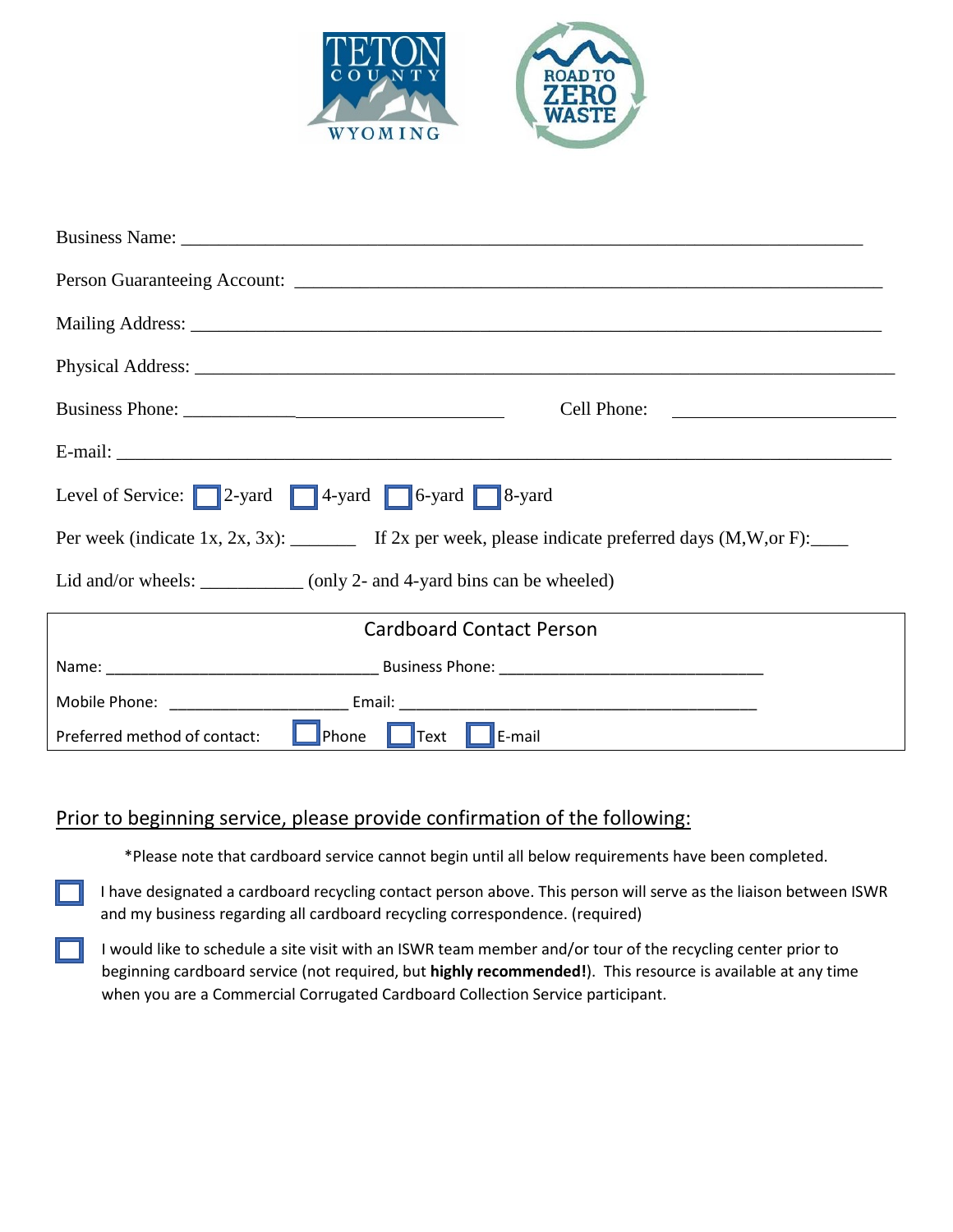

Your security deposit should equal three months of service. To establish your account, you must provide one of the following: (See page four for more information.)





#### ACKNOWLEDGEMENT

I certify that the above information is true and correct to the best of my knowledge and belief. The undersigned also acknowledges that the Teton County Integrated Solid Waste and Recycling Commercial Cardboard Account deferred payment to be extended will be accumulated over a period of one (1) month and payment of such charges will be made within thirty (30) days from the date of the monthly statement. Late payments are subject to a late fee in the monthly amount of 1.5% (18% per annum). I have read and agree to the terms of the service agreement for commercial cardboard recycling (Note: Updated Service Agreement required annually).

| I I have read and understand the Teton County ISWR Payment Policy Initials: ________________________ |  |
|------------------------------------------------------------------------------------------------------|--|
| Office Use Only:                                                                                     |  |
| Credit Limit (security amount):                                                                      |  |
|                                                                                                      |  |
|                                                                                                      |  |
| Reason for Non-Approval:                                                                             |  |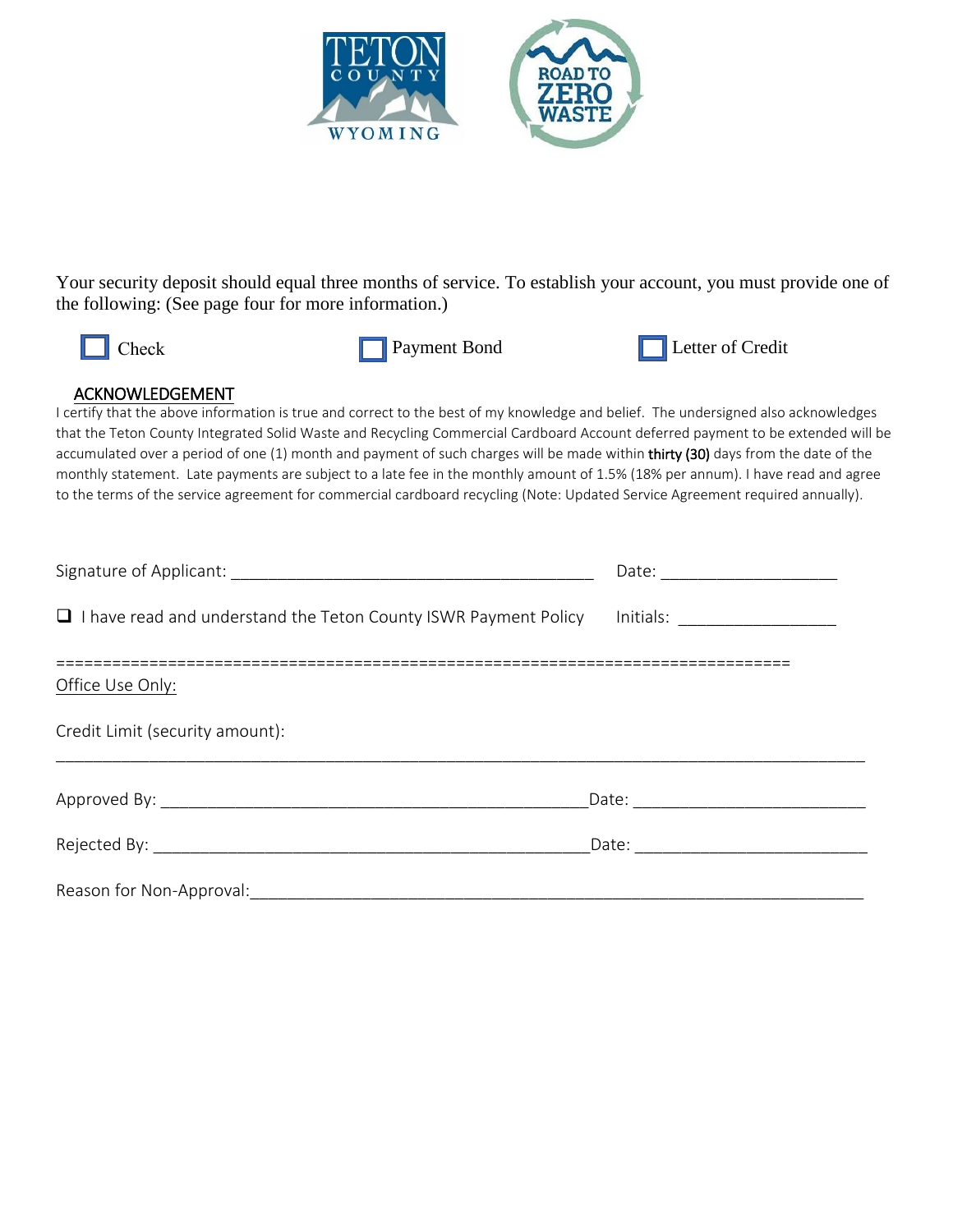

# INFORMATION ON CHARGE ACCOUNT SECURITY DEPOSITS OPTIONS

To establish a charge account with Teton County you must provide one of the following with your application.

- 1. Cashier's Check This type of deposit is a cashier's check made out to the Teton County Treasurer. We will hold the check as surety of payment until you cancel the account, at which time the check will be returned if your account is paid in full. Please provide a cashier's check in the amount of your desired line of credit.
- 2. **Bond Deposit** There are quite a few accredited bonding agencies that will issue bonds. The bond is to be submitted with the application with all acknowledgements and corporate seal affixed. The Teton County Treasurer will hold the original bond until the account is cancelled, at which time the bond will be returned to you with a letter of release as long as the account is paid in full.
- 3. Letter of Credit  $-A$  Letter of Credit from your financial institution is acceptable. The letter must be made payable to Teton County Treasurer and automatically renew every year the account is open. The Teton County Treasurer will hold the original until the account is cancelled, at which time the letter will be returned to you with a letter of release, as long as the account is paid in full.

Deliver completed account application and security deposit to: Teton County Integrated Solid Waste and Recycling 3270 S. Adams Canyon Road PO Box 9088 Jackson WY 83002-9088 Ph: 307-733-7678 Fax: 307-733-7616

*Every customer who establishes a Charge Account enters into a formal agreement for services and disposal fees provided by Teton County Integrated Solid Waste and Recycling. After authorization of the agreement has been approved and a security deposit received, your account will be established.*